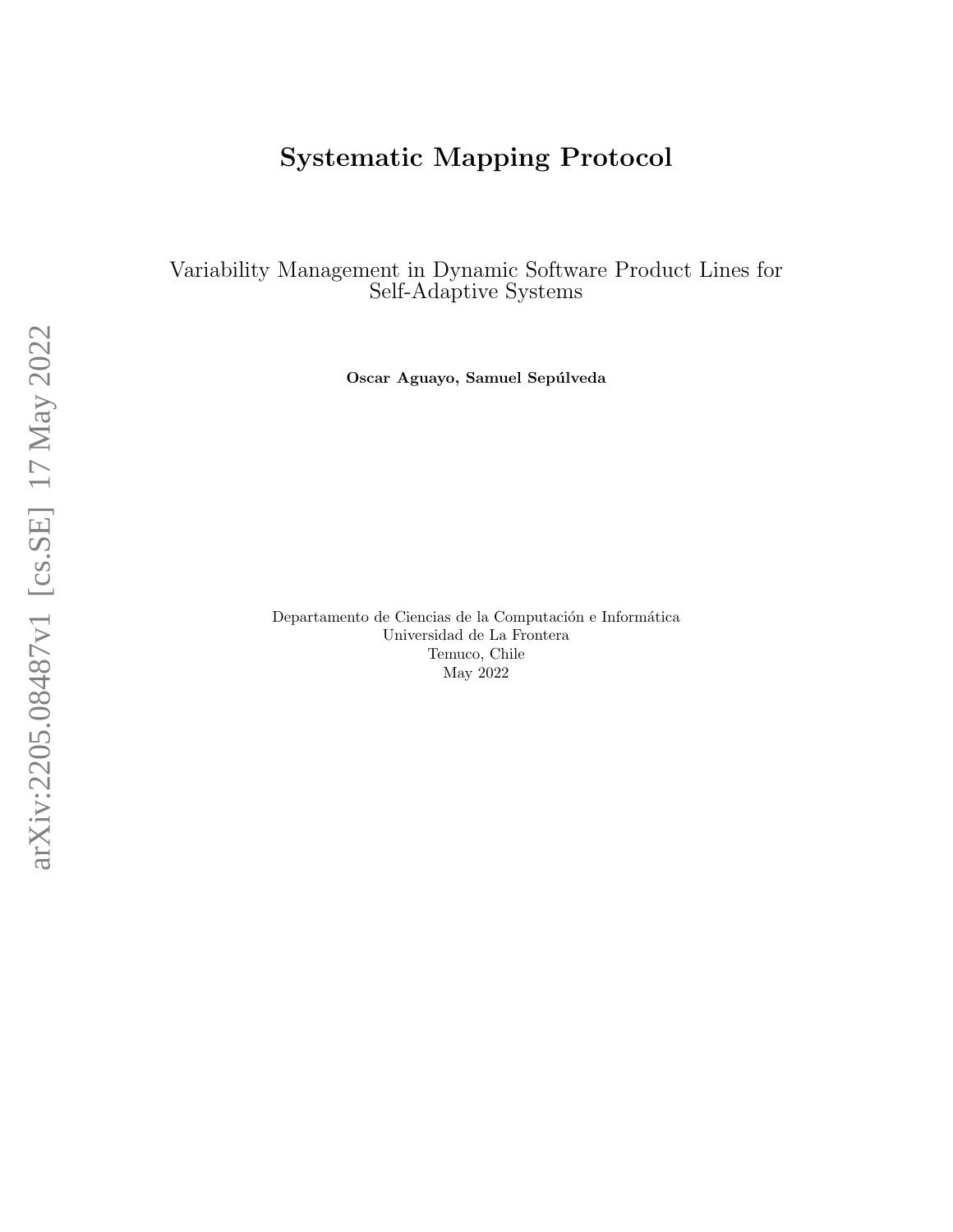#### Abstract

Context: The Importance of Dynamic Variability Management in Dynamic Software Product Lines.

Objective: Define a protocol for conducting a systematic mapping study to summarize and synthesize evidence on dynamic variability management for Dynamic Software Product Lines in self-adaptive systems.

Method: Application the protocol to conduct a systematic mapping study according the guidelines of K. Petersen.

Results: A validated protocol to conduct a systematic mapping study.

Conclusions: First findings show that it is necessary to visualize new ways to manage variability in dynamic software product lines.

Keywords: Self-adaptive systems, reconfiguration, Dynamic software product lines, systematic mapping

### 1 Introduction

With the constant evolution of software due to technological changes and its diversification in their needs, there is an increasing number of self-adaptive software systems, whose main feature is the adaptation of the system to the different needs, either the customer or the environment [\[1\]](#page-7-0). Therefore, these approaches must provide system reconfiguration capabilities, giving the possibility to adapt at runtime to react to changes in the context [\[1\]](#page-7-0). In [\[2\]](#page-8-0), states that facing these challenges has led to the development of several approaches to adapt to changing needs, including self-adaptive, agent-based, autonomous, emergent, and bio-inspired systems. Dynamic software product lines (DSPLs) can meet these needs by providing a conceptual framework for managing variability in these types of systems, generating runtime changes, and managing system variability according to the needs of the environment [\[3\]](#page-8-1).

This paper aims to present the definition of a protocol to systematically map the evolution of variability management in Dynamic Software Product Lines during the reconfiguration process of self-adaptive systems between the years 2010 and 2021. The report is structured as follows. Section 2 describes the research method conducted, including the definition of the search string, the search process, and the criteria for inclusion and exclusion of articles. Finally, Section 3 presents the conclusions and future work.

# 2 Protocol definition

This section describes the definition of the protocol for conducting a systematic mapping study (SMS) according to the guidelines defined by Petersen [\[4\]](#page-8-2).

#### 2.1 Need

This work is the initial part of a proposal that seeks to build and develop an architecture to manage variability in DSPL during the software reconfiguration process for self-adaptive systems, where it is necessary to know in detail the proposals that exist today in the area, as this will allow:

- Identify the requirements to generate a software reconfiguration while maintaining a level of stability in the running system during the process.
- Know which technologies, tools, approaches, or others are used during the system reconfiguration process in LPSD and understand the justifications for use in each case.
- Avoid activities or processes already performed by other authors.
- Identify existing challenges in the area of reconfigurations for DSPL.

The results of the systematic mapping are expected to serve the SPL and eventually DSPL research community as a synthesis of what has happened in the last 11 years in run-time reconfiguration architectures for self-adaptive systems, both at the theoretical-practical and bibliometric levels.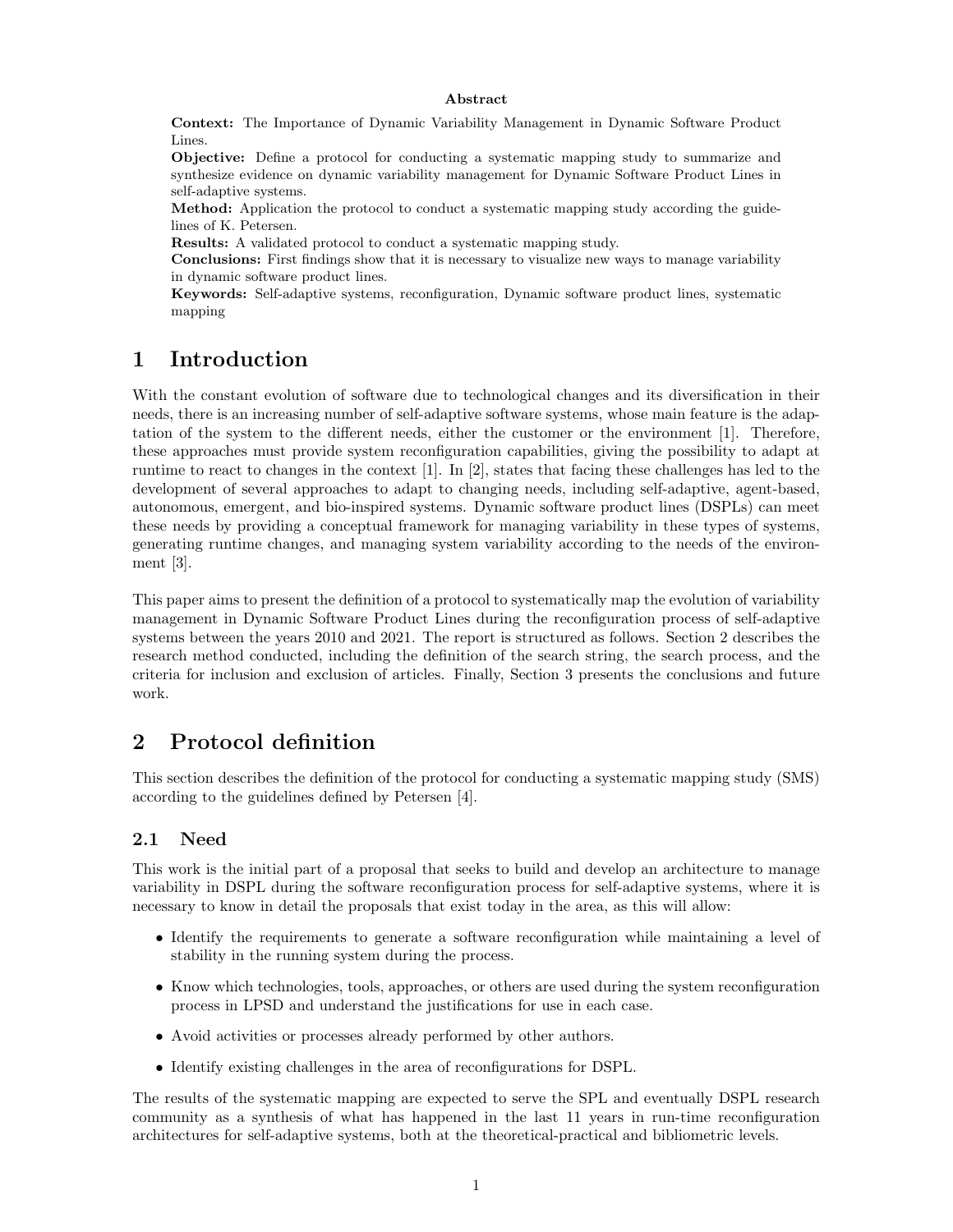### 2.2 Objective

The aim of this work is to collect several proposals of architectures or design patterns to manage the reconfiguration process in DSPL for self-adaptive systems present in the literature. It will seek to analyze various proposals of constraints in the reconfiguration process, main errors during the system adaptation process or also some notion regarding how to maintain system stability and reliability during reconfigurations, ensuring the consistency of the software with respect to the models and the running system [\[3\]](#page-8-1). For this purpose, a systematic mapping of the literature for the most relevant articles of the last 11 years will be carried out, with the intention of collecting as much data as possible on the proposals to analyze the methodological approach used to reconfigure the solution domain of a software in an execution environment. The final part of the paper is a synthesis and publication of results. It is expected that the publication of the systematic mapping will contribute to identify several challenges in the management of variability for the DSPL scientific community, as well as contribute to the integral development of the DSPL through the generation of a line of research.

### 2.3 Research questions

The research will be focused on obtaining background on how variability is managed in DSPL, main challenges and constraints used. The main question of our research refers to What are the main difficulties or errors in the proposed architectures for managing variability during the reconfiguration of Dynamic Software Product Lines in self-adaptive systems?. In order to solve this research question, it will be subdivided into more specific questions, which are described in Table 1.

| ID             | RQ                             | Classification        | Objective            |
|----------------|--------------------------------|-----------------------|----------------------|
| $\mathbf{1}$   | What<br>approach               | Software Agents,      | Collect information  |
|                | was used to ap-                | lan-<br>Constraint    | on the type of prac- |
|                | constraints<br>$\mathbf{p}$ by | Machine<br>guage,     | tices used to main-  |
|                | software<br>during             | Meta-<br>Learning,    | tain system stabil-  |
|                | reconfigurations in            | models, Reasoning     | ity during DSPL re-  |
|                | DSPL?                          | Static<br>engines,    | configurations.      |
|                |                                | adaptations,<br>$Re-$ |                      |
|                |                                | strictions on         |                      |
|                |                                | feature modeling,     |                      |
|                |                                | Others.               |                      |
| $\mathfrak{D}$ | What methodolo-                | -Proprietary archi-   | Identify how<br>the  |
|                | gies are currently             | tecture, MAPE-K,      | variability model    |
|                | used<br>to<br>manage           | Agent-oriented        | communicates with    |
|                | DSPL variability               | software engineer-    | the running sys-     |
|                | during reconfigura-            | ing, Third-party      | tem to visualize     |
|                | tions?                         | software              | reconfiguration      |
|                |                                |                       | changes              |
| 3              | What are the cur-              |                       | Highlight the main   |
|                | rent challenges in             |                       | challenges to prop-  |
|                | the management of              |                       | erly manage the dy-  |
|                | DSPL?                          |                       | namic variability of |
|                |                                |                       | DSPL.                |

Table 1: Research questions

### 2.4 Publication Questions

A set of publication questions (PQ) is included to complement the information collected and to characterize the bibliographic, demographic and bibliographic space. This includes the type of place where published papers and the number of articles per year, details are shown in Table 2.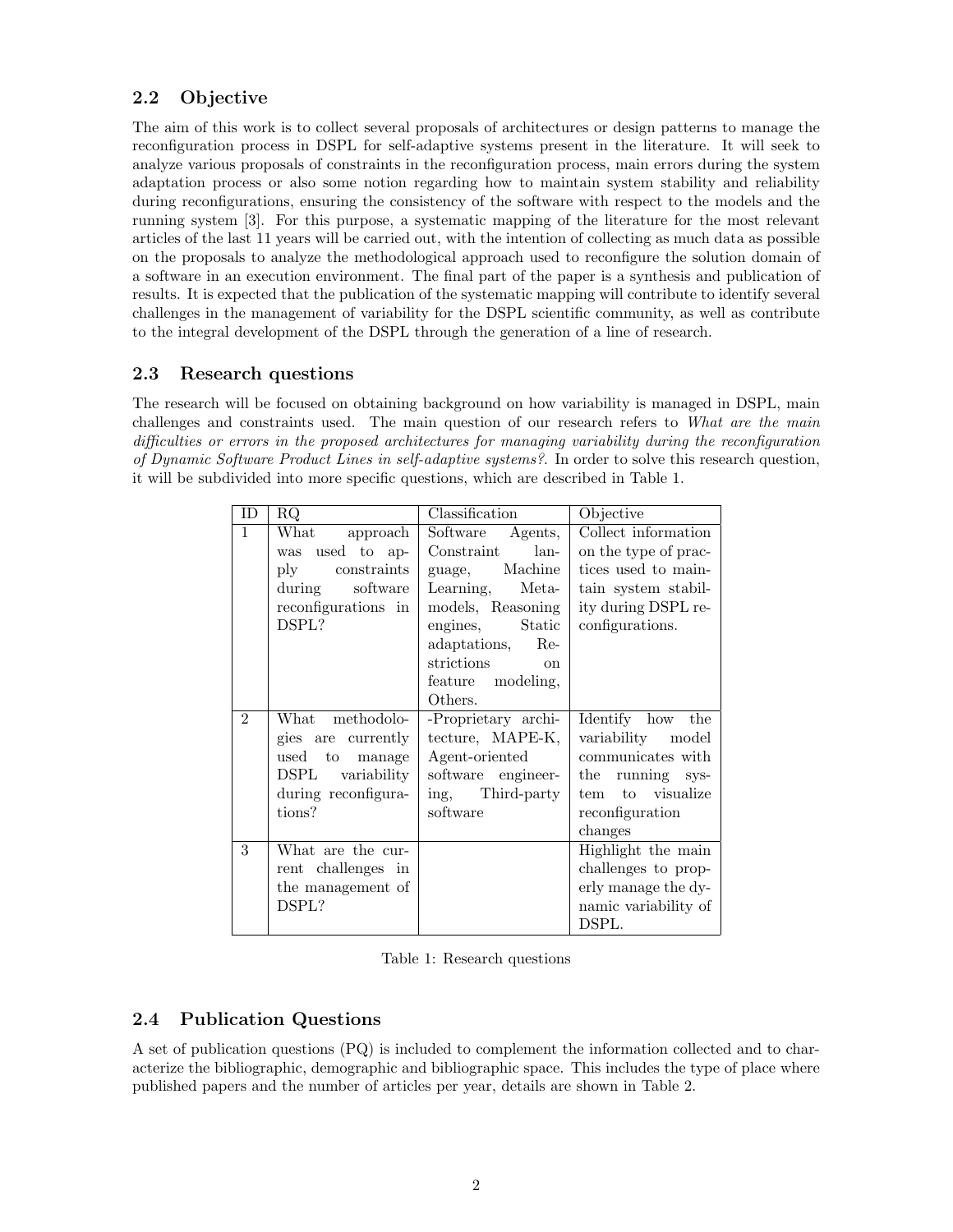| ΙD             | PQ                  | Classification    | Objective           |
|----------------|---------------------|-------------------|---------------------|
| $\mathbf{1}$   | What year was the   | 2010-2021         | Highlight<br>how    |
|                | article published?  |                   | DSPL research has   |
|                |                     |                   | evolved over the    |
|                |                     |                   | years. Years with   |
|                |                     |                   | more publications   |
| $\overline{2}$ | Where was the arti- | Journal, Congress | Identify the jour-  |
|                | cle published?      |                   | nals and congresses |
|                |                     |                   | most interested     |
|                |                     |                   | in the study of     |
|                |                     |                   | the DSPL, ana-      |
|                |                     |                   | lyzing the most     |
|                |                     |                   | predominant con-    |
|                |                     |                   | gresses, journals   |
|                |                     |                   | and publishers      |

Table 2: Publication questions

#### 2.5 Data Sources

According to [\[5\]](#page-8-3)[\[6\]](#page-8-4) we consider the data sources detailed in Table 3, that are recognized among the most relevant in the Software Engineering community.

| Library                    | URL                     |
|----------------------------|-------------------------|
| <b>ACM</b> Digital Library | dl.acm.org              |
| <b>IEEE Xplore</b>         | ieeexplore.ieee.org     |
| Science Direct             | sciencedirect.com       |
| Springer Link              | springer.com            |
| Wiley Inter-Science        | onlinelibrary.wiley.com |

Table 3: Data Sources

#### 2.6 Search String

The search string has been constructed according to the steps defined by [\[5\]](#page-8-3), through the context and the research question a set of keywords has been extracted, then for each keyword a set of synonyms has been proposed to widen the search range. Using PICOC [\[7\]](#page-8-5), the search string for the systematic mapping is constructed.

- Population: Dynamic Software Product Lines (DSPL)
- Intervention: Variability management approaches for DSPL.
- Comparison: Self-adaptive systems.
- Outcome: Software reconfigurations.
- Context: Dynamic Software Product Lines and Self-Adaptive Systems.

The list of keywords and synonyms is listed as follows:

- adaptation / reconfiguration
- dynamic software product lines / software product lines
- self-adaptive systems / adaptive systems / evolution

The final query string is described as follows:

("self-adaptive systems" OR "self-adapting systems" OR "autoadaptive systems" OR "self-adaptive" OR "self-adapting" OR "adaptive systems" OR "Self-adaptation" OR "Adaptation")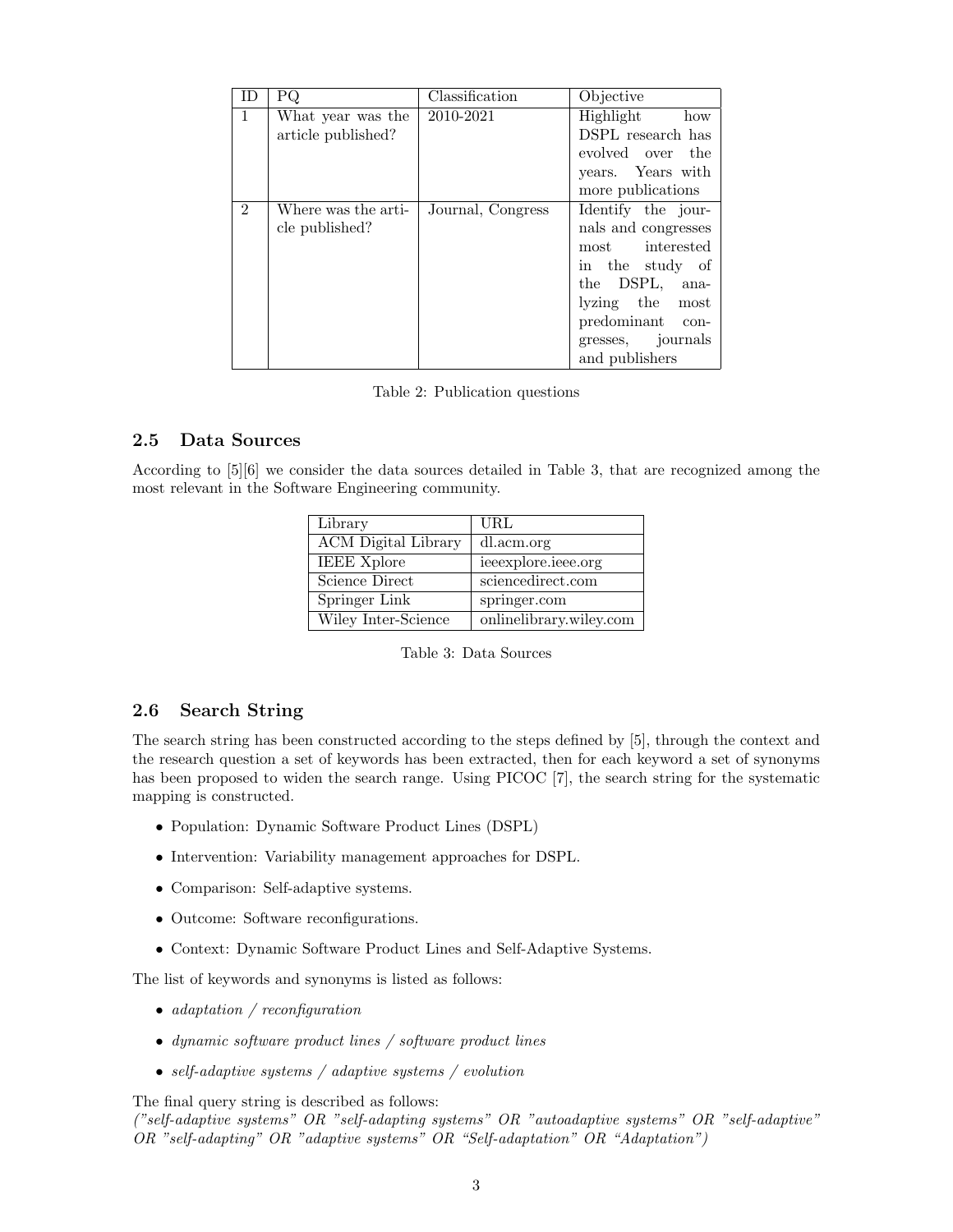AND

("dynamic software product line" OR "dynamic software product lines" OR "dynamic product family" OR "dynamic product families" OR "dynamic product line" OR "dynamic product lines" OR "Software product line" OR "software product lines" OR "product family" OR "product families" OR "product line" OR "product lines")

AND

("system reconfiguration" OR "reconfiguration" OR "reconfiguration rules" OR "configuration rules" OR "adaptation rules" OR "evolution")

It is important to mention that the search string has been adapted for some search engines, due to the limitations of each one [\[8\]](#page-8-6). However, each adaptation does not add or remove any filters. Table 4 shows the total results of the search string used in the selected data sources. Due to the restriction in the search string of the *Science Direct* data source, where a maximum of eight key terms is allowed, the following search string is used:

("self-adaptive systems" OR "self-adaptive" OR "auto-adaptive systems" OR "adaptation") AND ("dynamic software product line" OR "dynamic software product lines" OR "software product lines" OR "software product line")

| Library                    | Result |
|----------------------------|--------|
| <b>ACM</b> Digital Library | 765    |
| <b>IEEE Xplore</b>         | 74     |
| Science Direct             | 485    |
| Springer Link              | 5511   |
| Wiley Inter-Science        | 1011   |
| Total Result               | 7846   |

Table 4: Search string, total results (5 May 2022)

#### 2.7 Search and Selection Process

The search process starts with an automatic search in the selected electronic data sources using the search string defined in 2.6. The goal of this is to obtain the first collection of articles to be distributed among the researchers of the team. Each researcher has to independently filter this initial collection according to the following inclusion/exclusion criteria, which allow deciding whether an article in the collection is relevant or not for this study by reviewing only the title, abstract and keywords of each article.

The first filter consists of applying the Inclusion (IC) and Exclusion (EC) criteria according to the following priority defined in Figure [1.](#page-6-0) The definition of each IC and EC is shown in Tables 4 and 5. To avoid the exclusion of articles relevant to the research, we will occupy the snowballing search according to the guidelines proposed by Wohlin [\[9\]](#page-8-7), in which the search range will be extended by reviewing the references of each article (backward snowballing) and the citations obtained by the articles (forward snowballing) already selected by the inclusion and exclusion criteria.

#### 2.8 Resolving differences and avoiding bias

In order to minimize possible differences in the conduct of the study, our protocol states the following decisions:

- External validation of the search string and papers filtering.
- Publication of the protocol for public review on the arXiv platform.
- Collaborative definition of the SMS protocol and RQs.
- The researchers individually decide on the inclusion or exclusion of the assigned articles, chosen at random from those retrieved through a pilot selection.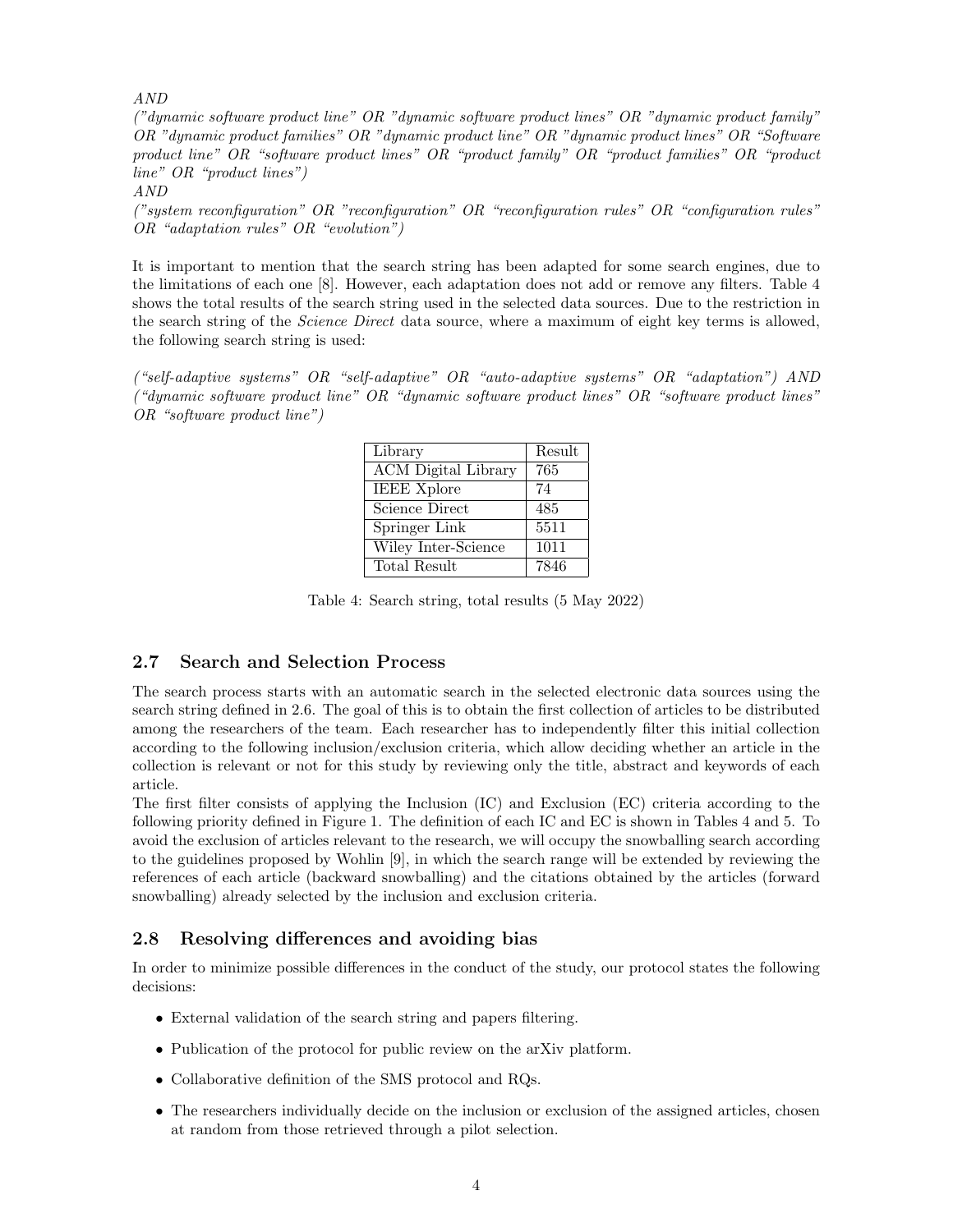| ΙD                         | Criteria                                                           |  |
|----------------------------|--------------------------------------------------------------------|--|
| $\rm CII$                  | Articles published between 2010-2021.                              |  |
| $\overline{\textbf{C}}$ I2 | Papers written in English.                                         |  |
| $\overline{\textbf{C}}$ I3 | Type of paper:                                                     |  |
|                            | $\bullet$ Proceeding.                                              |  |
|                            | $\bullet$ Journal.<br>• Conference Paper.                          |  |
|                            | • Chapter LNCS (Lecture Notes in<br>Computer Science).             |  |
| $\mathbf{C} \mathbf{I} 4$  | Papers with more than one version, only the latest version will be |  |
|                            | included.                                                          |  |
| $\mathbf{C}$ $\mathbf{I}$  | Papers whose abstracts deal with Dynamic Software Product          |  |
|                            | Lines or reconfigurations in Software Product Lines for self-      |  |
|                            | adaptive systems.                                                  |  |
| CI6                        | Topic:                                                             |  |
|                            | • Computer Science.                                                |  |

Table 5: Inclusion criteria

| ID. | Criteria                                                            |  |
|-----|---------------------------------------------------------------------|--|
| CE1 | Articles written before 2010.                                       |  |
| CE2 | Articles not related to Software Product Lines.                     |  |
| CE3 | Secondary researches. (If they exist, they will be added as related |  |
|     | work).                                                              |  |
| CE4 | Papers without access.                                              |  |
| CE5 | Duplicate papers will be excluded.                                  |  |
| CE6 | The following types of items will be excluded:                      |  |
|     | $\bullet$ Tutorials.                                                |  |
|     | • Short Paper.                                                      |  |
|     | $\bullet$ Abstract.                                                 |  |
|     | $\bullet$ Poster.                                                   |  |
|     | • Paper in progress (incomplete).                                   |  |
|     | $\bullet$ Book.                                                     |  |

Table 6: Exclusion criteria

• As a means of validation in the filtering and subsequent classification of the study, a concordance test based on Fleiss' Kappa statistic [\[10\]](#page-8-8) will be performed. If  $Kappa \ge 0.75$  then the criterion is sufficiently clear [\[11\]](#page-8-9), otherwise, the criterion should be revised to obtain by its interpretation and application.

### 2.9 Results and Reporting

After having filtered the articles by inclusion and exclusion criteria, the relevant data will be extracted from the selected papers to answer the RQs and PQs.

The Meta-data collected for each article: (i) title, (ii) authors (each author), (iii) year of publication, (iv) publication type and classification, (v) approach used to generate reconfigurational constraints in DSPL, (vi) methodologies used to manage variability, (vii) challenges in DSPL management, (viii) results and future work.

Another output will be a bubble diagram that graphically represents the number of documents found divided into categories. An example is shown in Figure [2.](#page-7-1)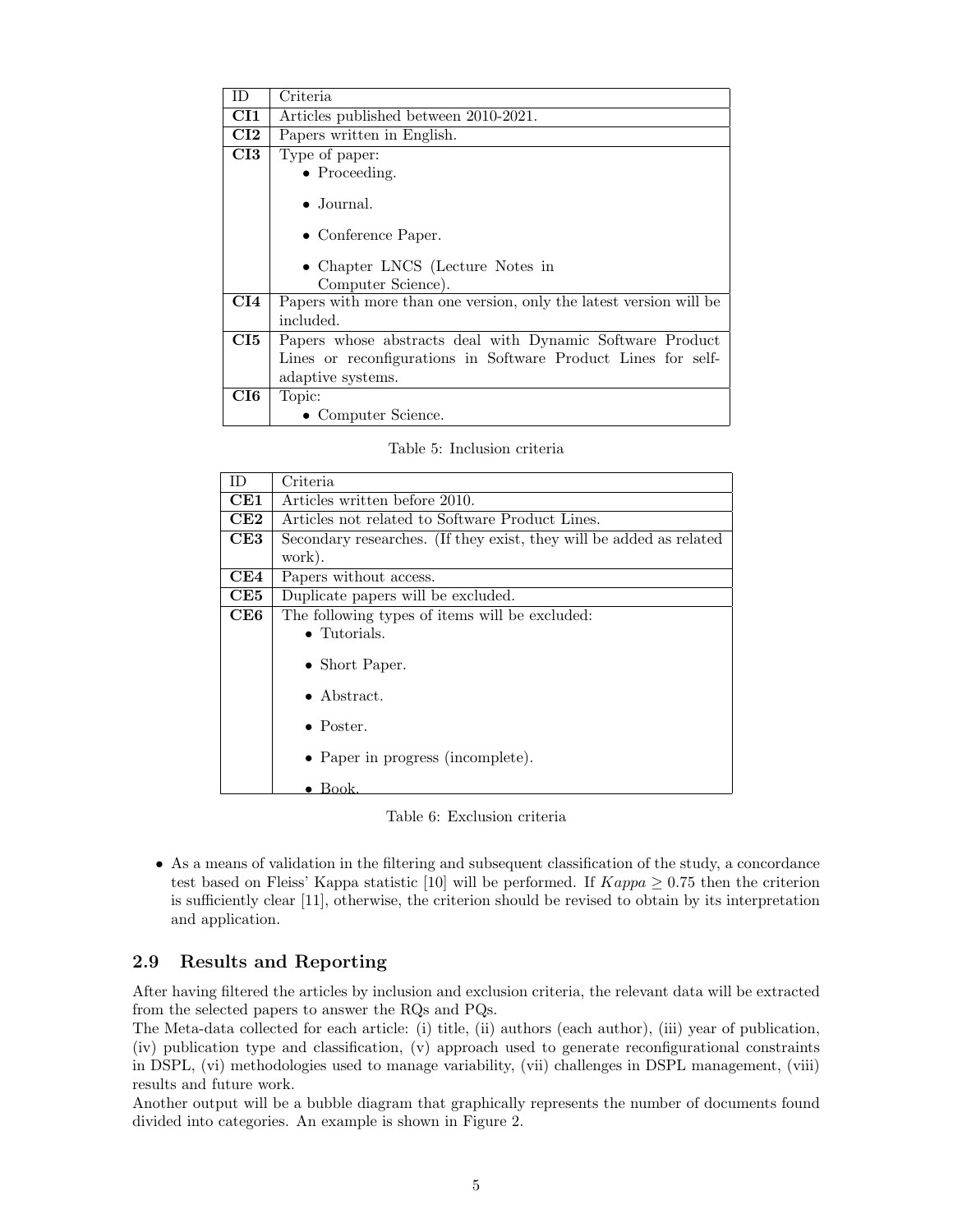

<span id="page-6-0"></span>Figure 1: Results from the search strategies

Presenting the results of this SMS considers 3 stages:

- Stage 1: Publish the SMS protocol at Arxiv web platform.
- Stage 2: Publish the results of the SMS in an academic journal or at a conference focused on the topic of software engineering and DSPL.
- Stage 3: Present a proposal for dynamic variability management based on the problems encountered in the SMS.

The report with the results of phase 2 will be prepared with the structure recommended by [\[5\]](#page-8-3). The main sections are:

- Introduction
	- Context
	- Aim and need
- Background
	- DSPL
	- Dynamic variability
	- Self-adaptive systems
- Related work
- Methodology
- Results and discussion
	- Answers to RQs and PQs
	- Threats to validity
	- DSPL Challenges
- Conclusion
	- Conclusions
	- Future work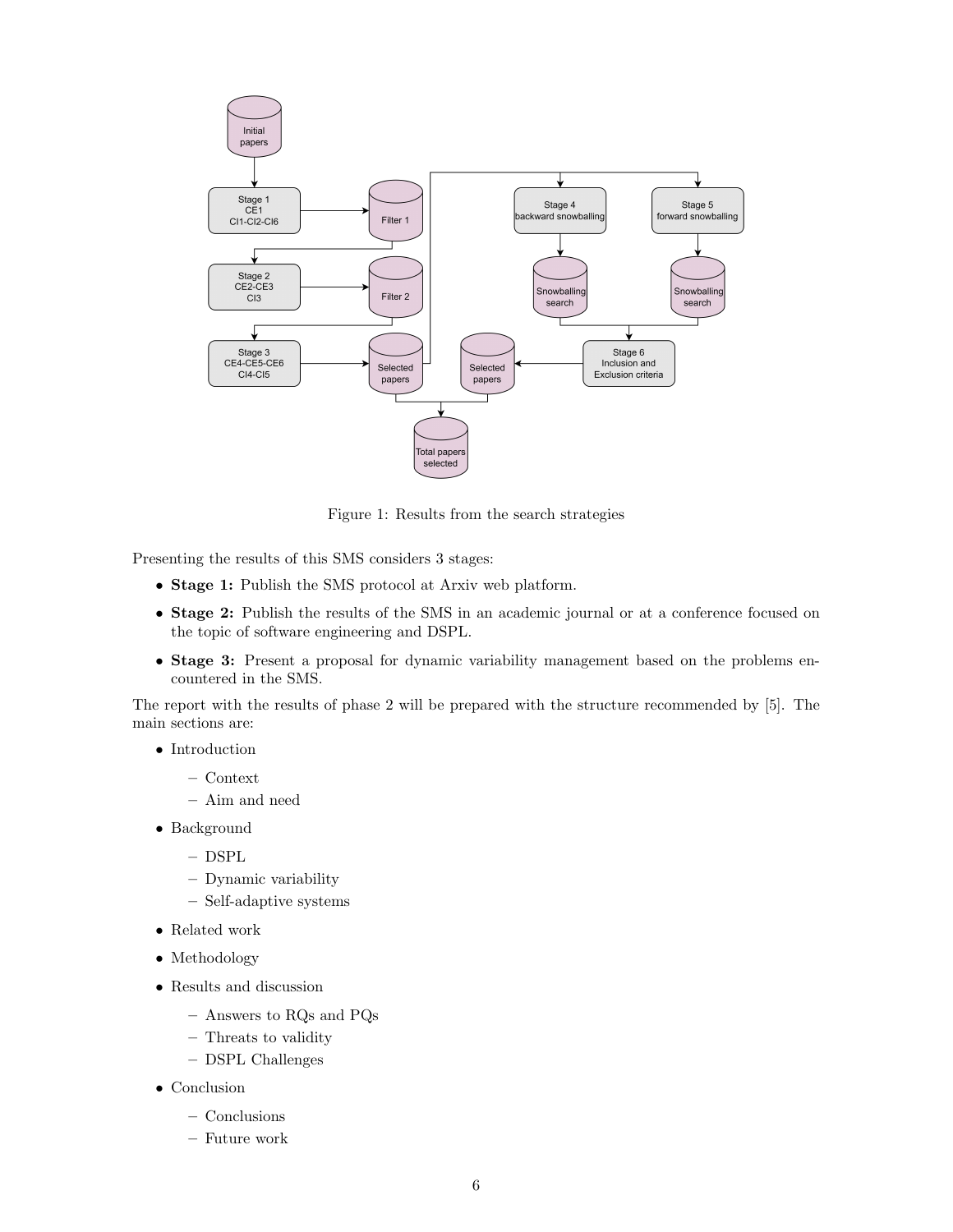

<span id="page-7-1"></span>Figure 2: Bubble Diagram Example

# 3 Conclusion and Future Work

We presented a protocol definition of an SMS to summarize and synthesize the evidence over the last few years on variability management in DSPL for self-adaptive systems. The initial results show that a detailed review needs to be done on the different challenges pertaining to the variability management of self-adaptive systems using DSPLs and their impact on an eventual architecture proposal to manage such variability.

As future work we plan to define an architecture or methodology that allows managing variability dynamically for DSPL ensuring minimum quality criteria, such as usability and performance in each reconfiguration.

# References

<span id="page-7-0"></span>[1] D. Weyns, Software Engineering of Self-adaptive Systems. Cham: Springer International Publishing, 2019, pp. 399–443. [Online]. Available: [https://doi.org/10.1007/978-3-030-00262-6](https://doi.org/10.1007/978-3-030-00262-6_11) 11